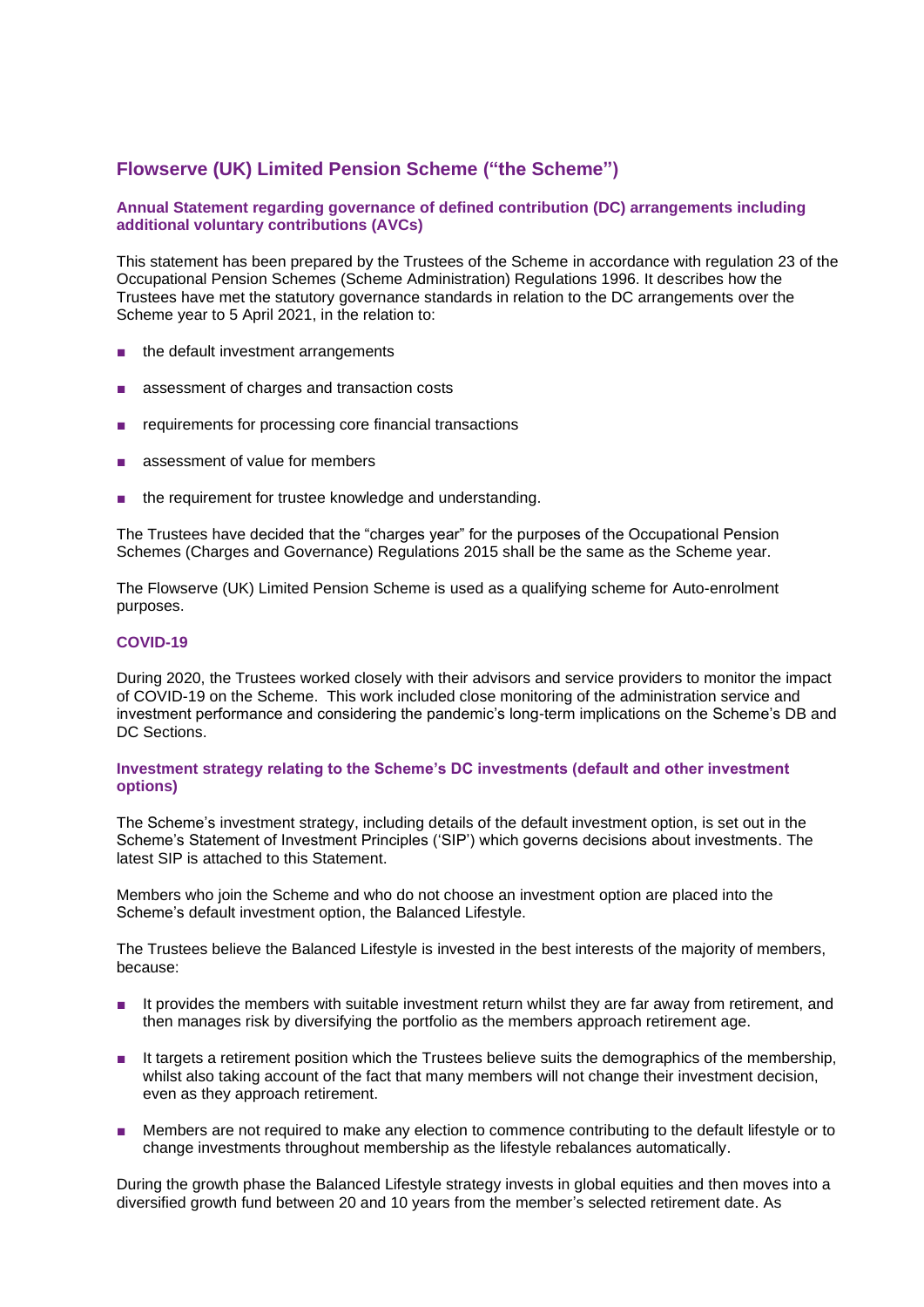members approach their selected retirement date, their assets gradually switch into lower risk and lower volatility investments targeting a balanced retirement outcome (rather than targeting a specific retirement option such as annuity purchase).

The Trustees are responsible for the investment governance of the Scheme funds, which includes setting and monitoring the investment strategy for the Scheme's default arrangement(s). The Trustees undertake a review of the performance of the funds underlying the default arrangement, and the self-select funds, on an annual basis. The Trustees periodically, and on no less than a three-yearly cycle, review the appropriateness of the default arrangements. They will undertake an earlier review if there are any significant changes in legislation, investment policy or member demographics. The performance of the Defined Benefit (DB) Section AVC funds is also reviewed from time to time. These were last reviewed by the Funding & Investment Sub-committee (FISC) on 22 June 2021.

In addition to the funds that make up the default lifestyle strategy: Aviva BlackRock (40:60) Global Equity Index Fund, Aviva LGIM Diversified Fund, Aviva L&G Pre-Retirement Fund and Aviva Cash Fund, the following funds in the fund range are classified as 'default arrangements' because they previously received assets from other funds as part of an investment change without explicit member consent: Aviva BlackRock UK Equity Index Fund and Aviva BlackRock World (Ex-UK) Equity Index Fund.

A detailed review of the default arrangements and wider fund range, which included consideration of the demographics of the membership and retirement options available to DC members, was undertaken by the Trustees' advisers Willis Towers Watson and presented to the Trustees at the Trustee meeting on 20 June 2018. Following the review, it was advised that changes should be made to the default investment option and wider fund range. The Trustees implemented changes to the default investment option, lifestyle options and wider fund range in Quarter 3 2019.

A detailed investment strategy review was undertaken at the FISC meeting on 22 June 2021. Further details of the outcome of the investment strategy review and to investment strategy arising from that review will be included in the annual governance statement covering the period to 5 April 2022.

The Trustees have updated the SIP to reflect the requirements to address stewardship in more detail and revise the trustees' investment disclosure obligations. The SIP was updated to include details of how the Trustees incentivise their appointed investment managers to align investment strategy with the Trustees' policies and how they make investment decisions based on long-term performance. The SIP was agreed on 20 September 2020.

### **Defined Benefit Additional Voluntary Contributions – Equitable Life transfer to Utmost Life and Pensions**

With effect from 1 January 2020 Equitable Life transferred its existing policies to another provider -Utmost Life and Pensions ("Utmost").

As part of the transfer of the with-profits policies, Equitable Life uplifted members' policy values and investors gave up the guarantees that applied to their with-profits investments. The uplifted policy values are now invested in unit-linked investments.

Following a review of providers and market conditions the Trustees decided that the policies now invested in unit linked funds would remain invested with Utmost. Over the second half of 2020, these AVCs were gradually moved from Utmost's Secure Cash Fund to their Investing by Age lifestyle strategy . The Trustees will continue to monitor the Scheme's AVC arrangements with Utmost Life and Pensions, Standard Life and Prudential.

## **Assessment of charges and transaction costs for the default arrangements and other investment options**

The Trustees are required to set out the ongoing charges and transaction costs borne by members over the Scheme year. The charges are paid by members and are reflected in the unit price of the funds. In accordance with regulation 25(1)(a) of the Occupational Pension Schemes (Scheme Administration)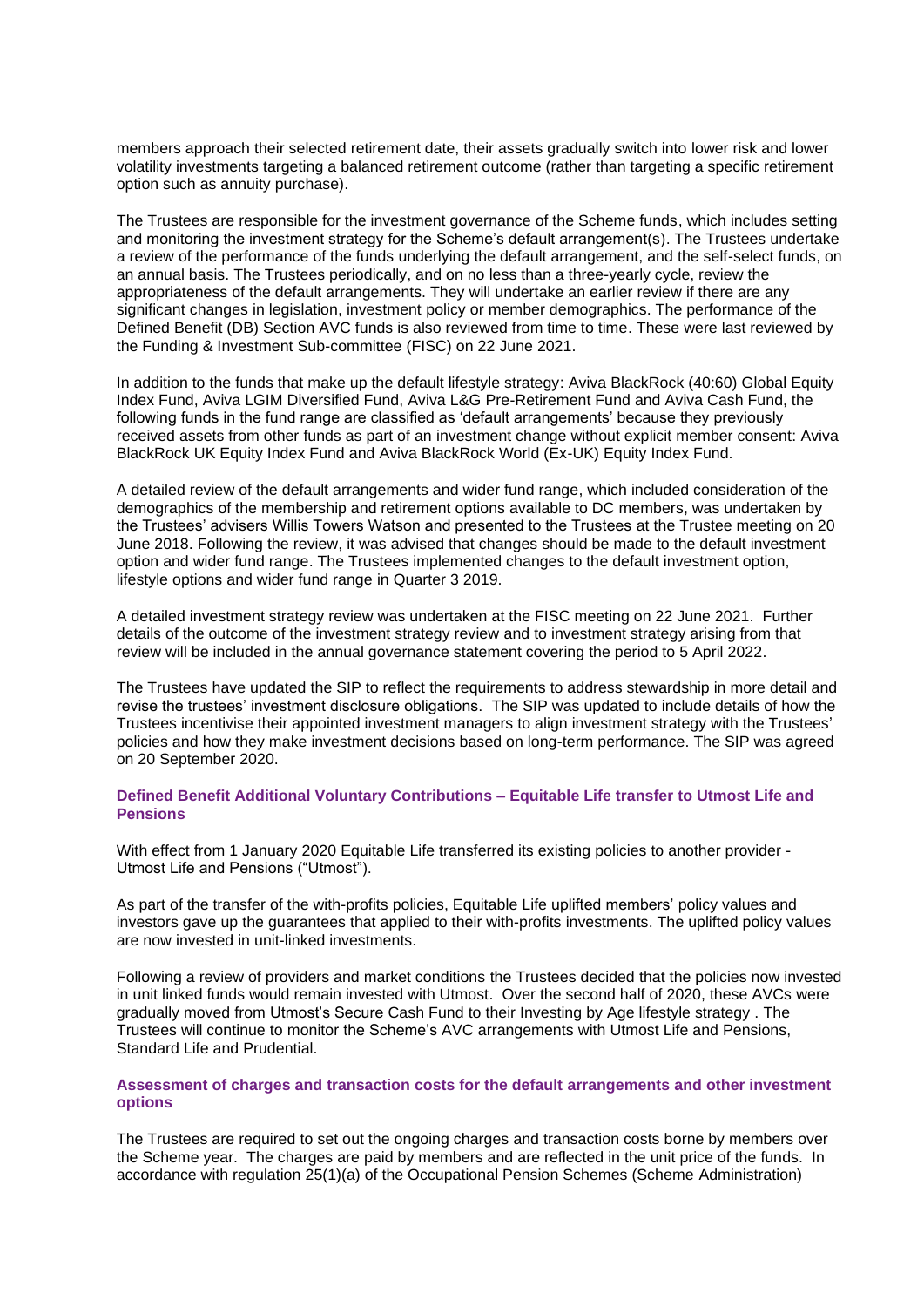Regulations 1996, the Trustees are also required to separately disclose the transactions costs borne by members over the period.

These are set out in the table below and are based on the information provided to the Trustees by the Scheme's provider Aviva. It is important to understand the meaning of the terms used:

- the annual management charge is the fee charged for managing the investments in a fund;
- additional expenses are expenses which are incurred in the day to day management of the investments which are not fixed (such as fees to auditors, trustees and valuers). The additional expenses incurred by the fund may change from year to year;
- the total expense ratio is the combined total of the annual management charge and additional expenses. This excludes transaction costs, costs relating to certain court orders, charges relating to pension sharing under the Welfare Reform and Pensions Act 1999, winding up costs, or costs solely associated with the provision of death benefits;
- transaction costs are costs that are incurred when buying, selling, lending or borrowing investments, which can occur when members invest in a fund or funds - these may be negative, meaning the price of a trade when transacted was lower than when the instruction to make the trade took place.
- Total Charges are the total expense ratio plus transaction costs.

For the Balanced Lifestyle (the default investment option), the Total Expense Ratio is between 0.29% and 0.41%, depending on the funds in which the member is invested, which is determined by how far a member is from retirement. This is significantly below the statutory charge cap that applies to Default Arrangements of 0.75% per annum and benchmarking carried out in the Value for Members Assessment showed this to be excellent value for members. For the other default arrangements (Aviva BlackRock UK Equity Index and Aviva BlackRock World (Ex-UK) Equity Index) the Total Expense Ratio for both funds is 0.29% for the Scheme Year, again, well below the charge cap of 0.75%.

The three lifestyle options available to members on a self-select basis invest in the same investment funds as the Balanced Lifestyle, and as such the same range of charges apply. These funds are shown in bold in the table below. The Trustees also allowed some members to retain their self-designed lifestyles at the most recent investment change exercise - the funds making up these lifestyles as well as other self-select funds are shown in non-bold font in the table below.

| <b>Fund name</b>                                                   | Annual<br><b>Management</b><br>Charge (%pa) | <b>Additional</b><br><b>Expenses</b><br>(%pa) | Total<br><b>Expense</b><br>Ratio (%pa) | <b>Transaction</b><br>costs (%pa) | <b>Total</b><br>charge<br>(%pa) |
|--------------------------------------------------------------------|---------------------------------------------|-----------------------------------------------|----------------------------------------|-----------------------------------|---------------------------------|
| Aviva Blackrock (40:60) Global Equity<br>Index (Aquila C)          | 0.29                                        | 0.00                                          | 0.29                                   | 0.02                              | 0.31                            |
| <b>Aviva LGIM Diversified</b>                                      | 0.41                                        | 0.00                                          | 0.41                                   | 0.00                              | 0.41                            |
| <b>Aviva L&amp;G Pre-retirement</b>                                | 0.30                                        | 0.00                                          | 0.30                                   | 0.04                              | 0.34                            |
| Aviva Blackrock Over 5 Year Index-<br>Linked Gilt Index (Aquila C) | 0.29                                        | 0.00                                          | 0.29                                   | 0.03                              | 0.32                            |
| Aviva Blackrock UK Equity Index (Aquila<br>C)                      | 0.29                                        | 0.00                                          | 0.29                                   | 0.25                              | 0.54                            |
| Aviva Blackrock World (Ex-UK) Equity<br>Index (Aquila C)           | 0.29                                        | 0.00                                          | 0.29                                   | 0.04                              | 0.33                            |
| Aviva BlackRock Emerging Markets<br><b>Index Tracker</b>           | 0.47                                        | 0.07                                          | 0.54                                   | 0.02                              | 0.55                            |
| Aviva Cash                                                         | 0.29                                        | 0.00                                          | 0.29                                   | 0.00                              | 0.29                            |
| Aviva Pre-retirement Fixed Interest                                | 0.29                                        | 0.00                                          | 0.29                                   | 0.04                              | 0.33                            |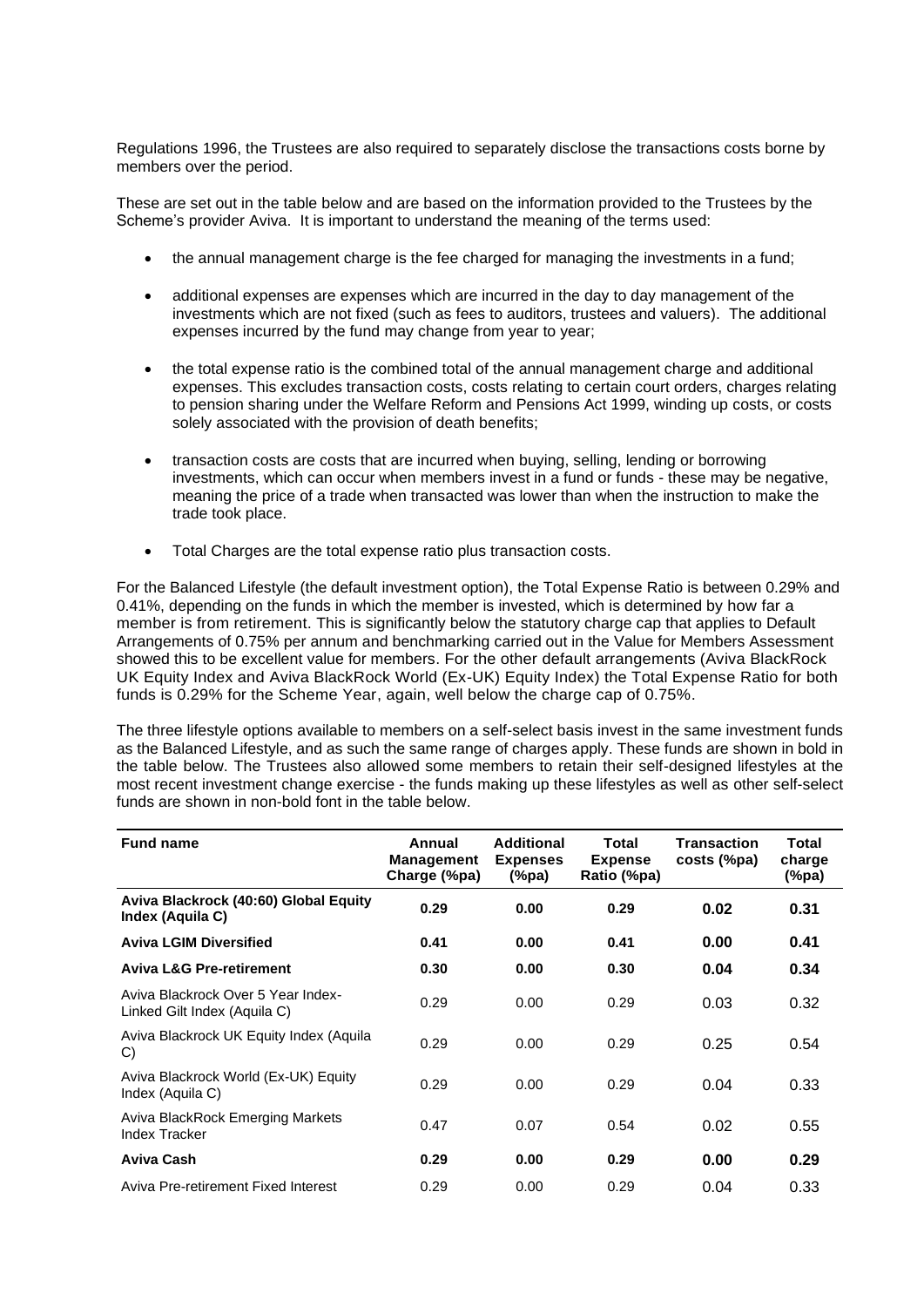| <b>Fund name</b>                       | Annual<br><b>Management</b><br>Charge (%pa) | Additional<br><b>Expenses</b><br>(%pa) | Total<br><b>Expense</b><br>Ratio (%pa) | Transaction<br>costs (%pa) | Total<br>charge<br>(%pa) |
|----------------------------------------|---------------------------------------------|----------------------------------------|----------------------------------------|----------------------------|--------------------------|
| Aviva Stewardship                      | 0.29                                        | 0.02                                   | 0.31                                   | 0.08                       | 0.37                     |
| <b>Aviva Property</b>                  | 0.29                                        | 0.00                                   | 0.29                                   | 0.12                       | 0.41                     |
| Aviva Pacific Basin                    | 0.29                                        | 0.00                                   | 0.29                                   | 0.06                       | 0.35                     |
| Aviva HSBC Islamic Global Equity Index | 0.29                                        | 0.30                                   | 0.59                                   | 0.02                       | 0.61                     |

Source: Transaction cost information provided by Aviva, the Scheme's provider. No transaction cost information is missing

The assets held in unit-linked investments with Utmost were held in a Secure Cash Fund between 6 April 2020 and 30 June 2020. A charge of 0.5% pa applied to this fund, however, the fund was guaranteed not to go down. For the period between 1 July 2020 and 31 December 2020 these investments were gradually switched to Utmost's Investing by Age Strategy. Utmost have provided transaction costs information for the funds as follows.

| <b>Period</b>                   | <b>Investment Fund</b>                             | Annual<br><b>Management</b><br>Charge* (%) | Aggregate<br><b>Transaction</b><br>$costs$ $%$ | <b>Total costs and</b><br>transaction<br>$costs$ $%$ |
|---------------------------------|----------------------------------------------------|--------------------------------------------|------------------------------------------------|------------------------------------------------------|
| 1 April 2020 -<br>31 March 2021 | Utmost Multi-Asset Moderate<br><b>Pension Fund</b> | 0.75                                       | 0.41                                           | 1.16                                                 |
| 1 April 2020 -<br>31 March 2021 | Utmost Multi-Asset Cautious<br><b>Pension Fund</b> | 0.75                                       | 0.50                                           | 1.25                                                 |
| *Including additional expenses  |                                                    |                                            |                                                |                                                      |

The DB Section AVCs held with Standard Life are in a combination of unit-linked and with-profits investments. Standard Life have provided the following information on the transaction costs applying to the unit-linked funds accessed by members.

| <b>Investment Fund</b>                                      | Annual<br><b>Management</b><br>Charge* $(\%)$ | Aggregate<br><b>Transaction</b><br>$costs$ $%$ | <b>Total costs and</b><br>transaction<br>$costs$ $%$ |
|-------------------------------------------------------------|-----------------------------------------------|------------------------------------------------|------------------------------------------------------|
| Standard Life Managed Pension Fund**                        | $0.58 - 0.77$                                 | 0.16                                           | $0.74 - 0.93$                                        |
| *Including additional expenses<br>**Charges vary by member. |                                               |                                                |                                                      |

Some members also hold AVC investments in Standard Life's with-profits fund and Prudential's with-profits fund. The charges and transaction costs for the with-profits fund are implicit within the bonus rate declared.

The Trustees are required to give an illustrative example of the effect over time of the charges and costs on the value of members' DC benefits. The illustration, which is included in appendix 2, sets out the cumulative effect over time of the charges and transaction costs on the value of a range of realistic and broadly representative funds, fund sizes and contribution rates.

The illustrations, provided by Aviva, aim to produce a range of illustrations which provide enough information to members to allow them to understand the impact of the costs and charges on their DC savings over time, noting that no illustration will exactly match the circumstances of any particular member.

**Before charges** – represent the savings projection assuming an investment return with no deduction of member borne fees or transaction costs.

**After charges** – represent the savings projection using the same assumed investment return but after deducting member borne fees and an allowance for transaction costs.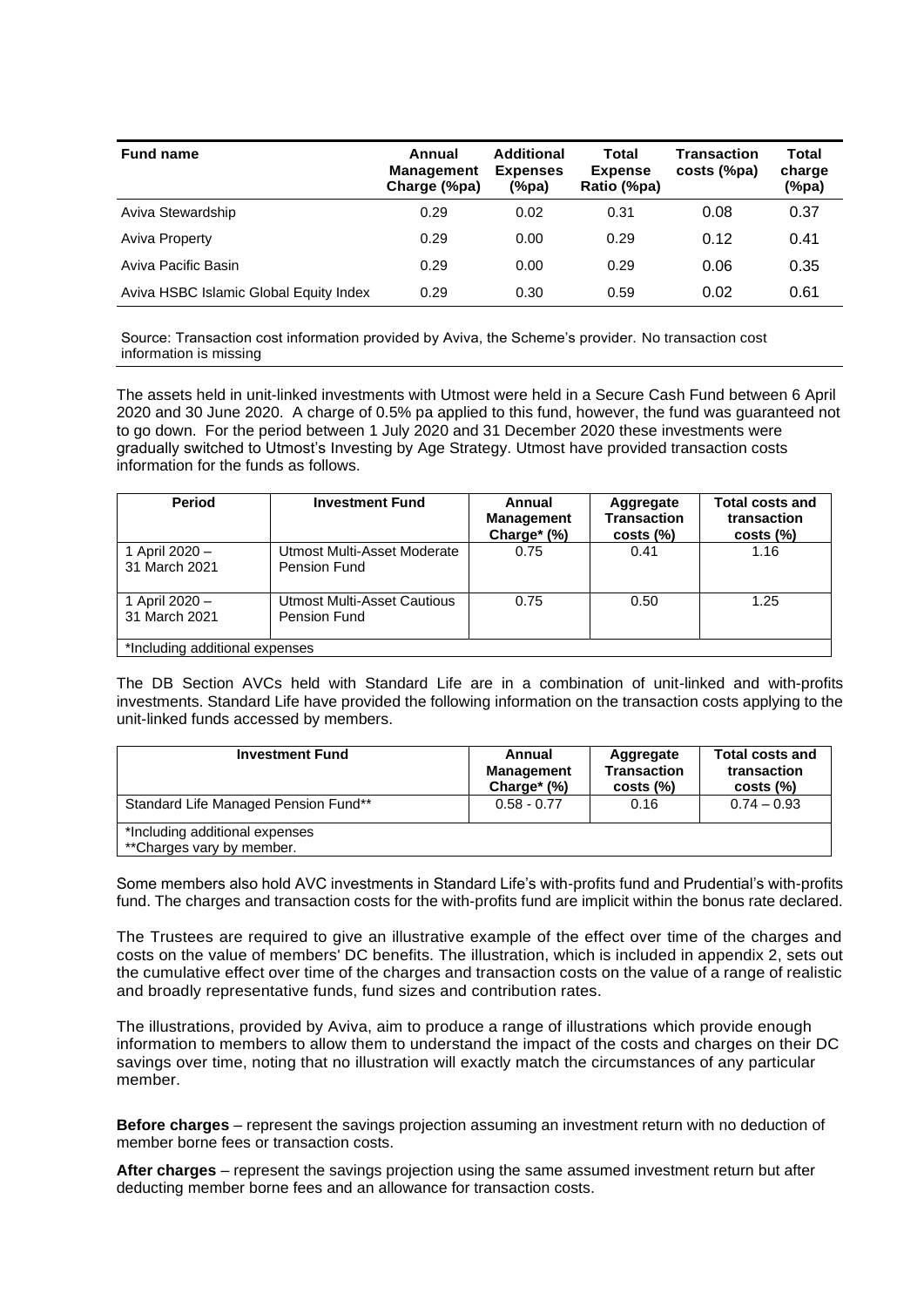The links below are to websites which house the illustrations, this Chair's Statement, and the Scheme's Statement of Investment Principles.

[https://vfm.aviva.co.uk/flowserve-pension-scheme-F53927](https://clicktime.symantec.com/3UUFbFEY16K6GJLyXk8HZsd6H2?u=https%3A%2F%2Fna01.safelinks.protection.outlook.com%2F%3Furl%3Dhttps%253A%252F%252Fclicktime.symantec.com%252F33pUzKmzcQEC6FywMRHgv6i6H2%253Fu%253Dhttps%25253A%25252F%25252Fna01.safelinks.protection.outlook.com%25252F%25253Furl%25253Dhttps%2525253A%2525252F%2525252Fclicktime.symantec.com%2525252F3VDMCaMt96VrTgPaSjuhPZ86H2%2525253Fu%2525253Dhttps%252525253A%252525252F%252525252Fna01.safelinks.protection.outlook.com%252525252F%252525253Furl%252525253Dhttps%25252525253A%25252525252F%25252525252Fvfm.aviva.co.uk%25252525252Fflowserve-pension-scheme-F53927%2525252526data%252525253D02%25252525257C01%25252525257C133640%252525252540towerswatson.com%25252525257C5de80733781e452833a708d68a991579%25252525257C76e3921f489b4b7e95479ea297add9b5%25252525257C0%25252525257C0%25252525257C636848787433247215%2525252526sdata%252525253D8V%25252525252FAx8sAuUIkrvUwu8z1EraZ2ROUIvoQblCQlpJTiQI%25252525253D%2525252526reserved%252525253D0%252526data%25253D02%2525257C01%2525257C133640%25252540towerswatson.com%2525257Cbc51a1c8c64a4edbccd808d68c5bf981%2525257C76e3921f489b4b7e95479ea297add9b5%2525257C0%2525257C0%2525257C636850723997213674%252526sdata%25253DRNvDChyghmLX%2525252BYecLvAZc6IGi9QbdMMziu27ZoJSf6Y%2525253D%252526reserved%25253D0%26data%3D02%257C01%257C133640%2540towerswatson.com%257C1d108f15295f467b2a9908d6935c774a%257C76e3921f489b4b7e95479ea297add9b5%257C0%257C0%257C636858422689543986%26sdata%3Dq35GsUaTKAWxsTmwFtX3gzc%252FCzC2wRifNXx2ismPEno%253D%26reserved%3D0) [https://vfm.aviva.co.uk/flowserve-pension-scheme-F56236](https://clicktime.symantec.com/3DEkqfWtd3Q4wnz2m4XVZJc6H2?u=https%3A%2F%2Fna01.safelinks.protection.outlook.com%2F%3Furl%3Dhttps%253A%252F%252Fclicktime.symantec.com%252F36DdCYjgbJvDRTryivvwbNL6H2%253Fu%253Dhttps%25253A%25252F%25252Fna01.safelinks.protection.outlook.com%25252F%25253Furl%25253Dhttps%2525253A%2525252F%2525252Fclicktime.symantec.com%2525252F351rmUkRbS4sW82ASbT2xWT6H2%2525253Fu%2525253Dhttps%252525253A%252525252F%252525252Fna01.safelinks.protection.outlook.com%252525252F%252525253Furl%252525253Dhttps%25252525253A%25252525252F%25252525252Fvfm.aviva.co.uk%25252525252Fflowserve-pension-scheme-F56236%2525252526data%252525253D02%25252525257C01%25252525257C133640%252525252540towerswatson.com%25252525257C5de80733781e452833a708d68a991579%25252525257C76e3921f489b4b7e95479ea297add9b5%25252525257C0%25252525257C0%25252525257C636848787433257225%2525252526sdata%252525253Dmb4zrXft9%25252525252B68zr2AxWmL4RErvpO0Zk%25252525252BPUQ8rxNi9ixw%25252525253D%2525252526reserved%252525253D0%252526data%25253D02%2525257C01%2525257C133640%25252540towerswatson.com%2525257Cbc51a1c8c64a4edbccd808d68c5bf981%2525257C76e3921f489b4b7e95479ea297add9b5%2525257C0%2525257C0%2525257C636850723997213674%252526sdata%25253DdgsBgxBOY0EKzsRvQ0bgWA7hNpfpiEIJeA4Z8rf7xD8%2525253D%252526reserved%25253D0%26data%3D02%257C01%257C133640%2540towerswatson.com%257C1d108f15295f467b2a9908d6935c774a%257C76e3921f489b4b7e95479ea297add9b5%257C0%257C0%257C636858422689553990%26sdata%3D3eCGdvE960i3aCJ5rkGr7Rgd%252Fj8hLiM6DW%252FQzPpVTKQ%253D%26reserved%3D0)

Aviva has taken account of the DWP's statutory guidance on 'Reporting costs, charges and other information: guidance for trustees and managers of occupational pension schemes' when preparing these illustrations. The assumptions used to calculate the illustrations are included in Aviva's illustrations. It is important to note that the projected fund values are shown in today's terms. The figures are produced for illustrative purposes only and are in no way guaranteed.

#### **Processing of core financial transactions**

The Trustees must ensure that core financial transactions are processed promptly and accurately and must describe to members how this obligation is met.

Core financial transactions include the investment of contributions, transfers of assets into and out of the Scheme, fund switches and payments out of the Scheme to and in respect of members.

The administration of the DC section, including the processing of core financial transactions, is undertaken by Aviva on behalf of the Trustees.

The Trustees regularly monitor the core financial transactions of the Scheme through the review of quarterly reporting from Aviva and the monthly monitoring of contribution payments by the payroll team and by regular monitoring of Aviva's performance against service level agreements.

Aviva has provided the Trustees with assurances that there were adequate internal controls in place to ensure core financial transactions were processed promptly and accurately during the Scheme year. Aviva has provided an Audit and Assurance Faculty (AAF) report, which sets out how Aviva manages the risks associated with the delivery of the DC pension administration service, setting out the controls in place and operating throughout the Scheme year.

During this monitoring the Trustees have not identified any instances where contributions were allocated to members outside the required timeframes, or where there are any instances of issues with financial transactions, and are not aware of any material administration issues, errors or unreasonable delays.

In addition, the Trustees have oversight via the DB section administrator, Willis Towers Watson, of the core financial transactions of the DB section AVC arrangements with Utmost, Prudential and Standard Life. These transactions are limited given the small number of members still actively contributing.

The Trustees, having considered the above, have concluded that the Scheme's core financial transactions of the DC section and DB section AVC arrangements have been processed promptly and accurately during the Scheme year.

#### **Value for members**

The Trustees are required to assess the extent to which member borne charges and transaction costs represent good value for members. The Trustees carried out an assessment of the value delivered to DC section members over the Scheme year, with input from Willis Towers Watson, on 21 June 2021.

Whilst it is difficult to give a precise legal definition of "good value", the Trustees note that value for money does not necessarily mean the lowest fee, and the overall quality of the service received must also be taken into account. Accordingly, in the review, the Trustees have taken into account the quality of various services provided to members, the level to which the service is needed by the members, how the service is paid for and overall competitiveness of the costs applying to the service. The table below sets out the high-level results of the value for members assessment. The Trustees, taking account of the Pensions Regulator's Code of Practice No.13 (Governance and administration of occupational trust-based schemes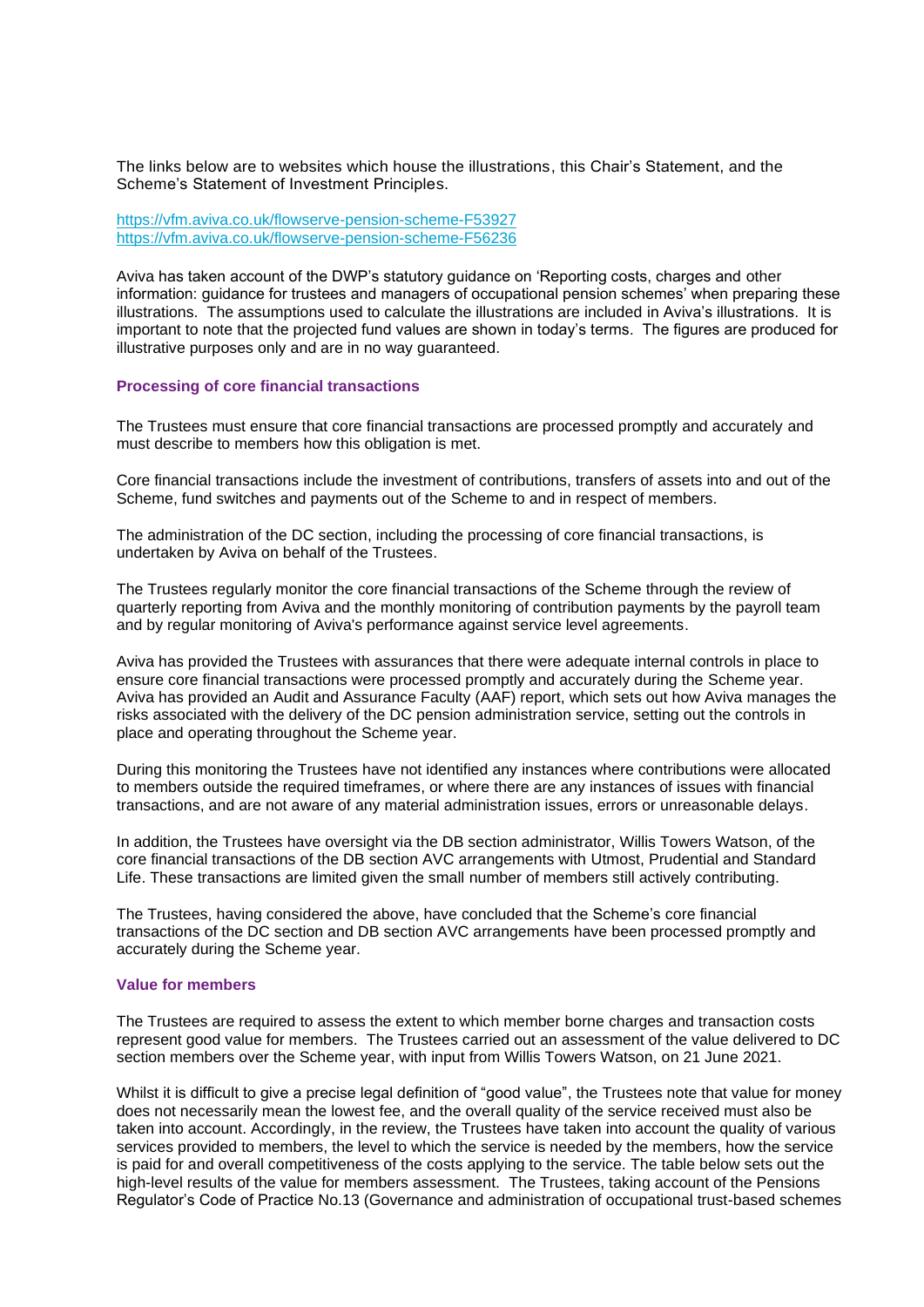providing money purchase benefits), reviewed the services and features provided in five different assessment areas.

In assessing value, the Trustees considered the services and features provided to members through the Scheme, and the charges that members pay. Each area is scored on a scale of five levels of value: Excellent value, Good value, Sufficient value, Below average value and Poor value. The Trustees consider "good value" to be where services are provided to members that are of a reasonable or good quality and broadly meet the specific needs of the membership. The Trustee considers "excellent value" to be where services are provided to members that are of good or excellent quality and meet the specific needs of the membership.

Following a detailed assessment, the Trustees have agreed to retain the overall rating and believe that members have received **good value** from their membership. The only change from last year's ratings is in the assessment area of Scheme governance and management, which based on the level of governance and oversight provided by the Trustees, the rating had changed from Good to Excellent.

| <b>Assessment Area</b>                                                                                                                                                                                                                                                              | <b>Rating</b>    |
|-------------------------------------------------------------------------------------------------------------------------------------------------------------------------------------------------------------------------------------------------------------------------------------|------------------|
| Scheme governance and management<br>Oversight and governance of the Trustees, ensuring the Scheme is compliant<br>with relevant legislation, such as the charge cap, holding regular meetings to<br>address issues that may impact members.                                         | <b>Excellent</b> |
| <b>Administration</b><br>Oversight of the efficiency of the administration processes and the<br>performance of the administrator, not only in terms of cases completed but also<br>considering any complaints received, how these were dealt with and<br>interactions with members. | Good             |
| <b>Investment</b><br>The range and appropriateness of the investment options and strategies, as<br>well as the objectives of the funds and performance against these objectives.                                                                                                    | Good             |
| <b>Communications</b><br>The quality and range of communications provided and available to members<br>in written form, face to face and online, as well as support services available to<br>members.                                                                                | Good             |
| <b>Charges</b><br>The competitiveness of the charges through benchmarking against both<br>legislative and market comparators and research.                                                                                                                                          | <b>Excellent</b> |

The Trustees believe that even though the services represent good value for money, there is still room for improvement and are considering the best way to achieve this, including reviewing the support and options available to members at retirement and access to a mobile application with Aviva for members to view their Scheme benefits.

As part of the review, the Trustees assessed the value provided to members in the DB section AVC arrangements. Considering the charges that apply to the AVC policies and given the benefits provided to members at retirement from their AVCs, the Trustees concluded that the AVC arrangements represent **sufficient** value for members. The Trustees considered there are no immediate actions required to improve the value received by AVC members.